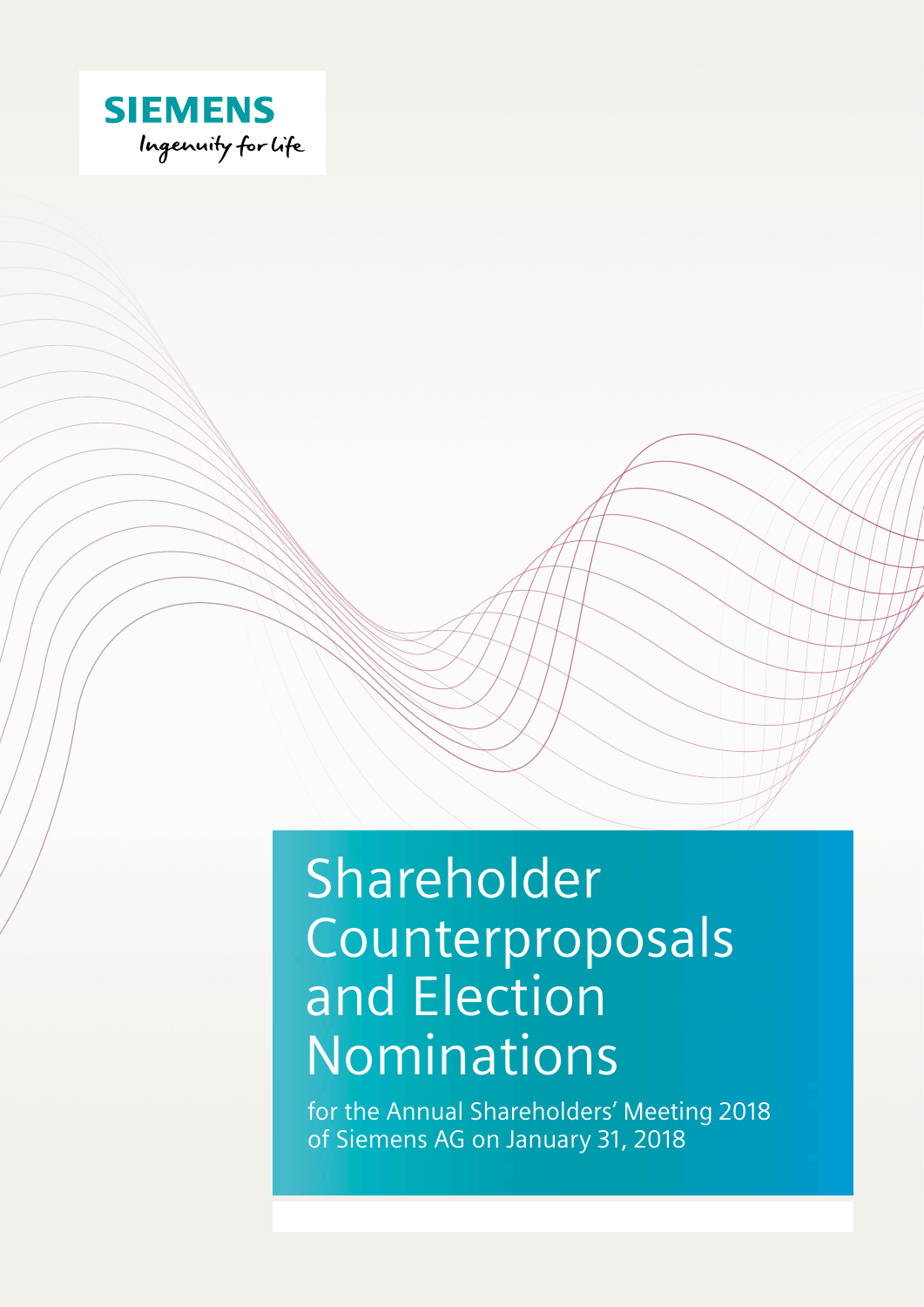#### **Latest update: January 17, 2018**

The following contains all shareholder proposals to be made available (counterproposals and election nominations by shareholders as defined in Sections 126 and 127 of the German Stock Corporation Act (AktG)) concerning items on the Agenda of the Annual Shareholders' Meeting 2018, if applicable along with the content to be added in accordance with Section 127 sentence 4 AktG. In all cases, the shareholder proposals and supporting information reflect the views of the persons who submitted them. To the extent that they are to be made available, any assertions and statements of facts made by the submitting shareholders have been left unchanged and posted on our website without being checked.

#### **Voting and voting instructions in respect of shareholder proposals**

You can vote in favor of shareholder proposals which simply reject the proposal of the Management by marking the appropriate box of the agenda item relating to such shareholder proposal, i.e. "NO", on the printed Attendance Notification Form or on our Internet Service at www.siemens.com/agm-service. Such shareholder proposals are disclosed below without capital letters.

Shareholder proposals that do not only reject the Management proposal but also put forward a resolution differing in content are indicated below with capital letters. If shareholder proposals of this kind are to be voted on separately at the Annual Shareholders' Meeting and you wish to give instructions to a proxy representative on how to exercise your voting rights or you wish to submit your vote by absentee voting, please tick the "FOR the proposal", "AGAINST the proposal" or "ABSTAIN" box as appropriate to the right of each capital letter under the heading "Shareholder counterproposals and election nominations" on the printed Attendance Notification Form or on our Internet Service. If you wish to vote on, or abstain from voting on, a shareholder proposal to which no capital letter has been pre-assigned on the printed Attendance Notification Form, please insert the appropriate capital letter in one of the empty boxes provided.

Prior to the Annual Shareholders' Meeting, you cannot vote in favor of shareholder proposals indicated below with numbers. Neither can you give instructions via our Internet Service nor submit your vote by absentee voting because such proposal requires that a procedural decision on voting on an individual basis is taken first. You can vote in favor of such proposals in the Annual Shareholders' Meeting by marking the appropriate box of the voting item relating to such shareholder proposal, i.e. "Nein", on the voting card determined by the Chairman of the Annual Shareholders' Meeting.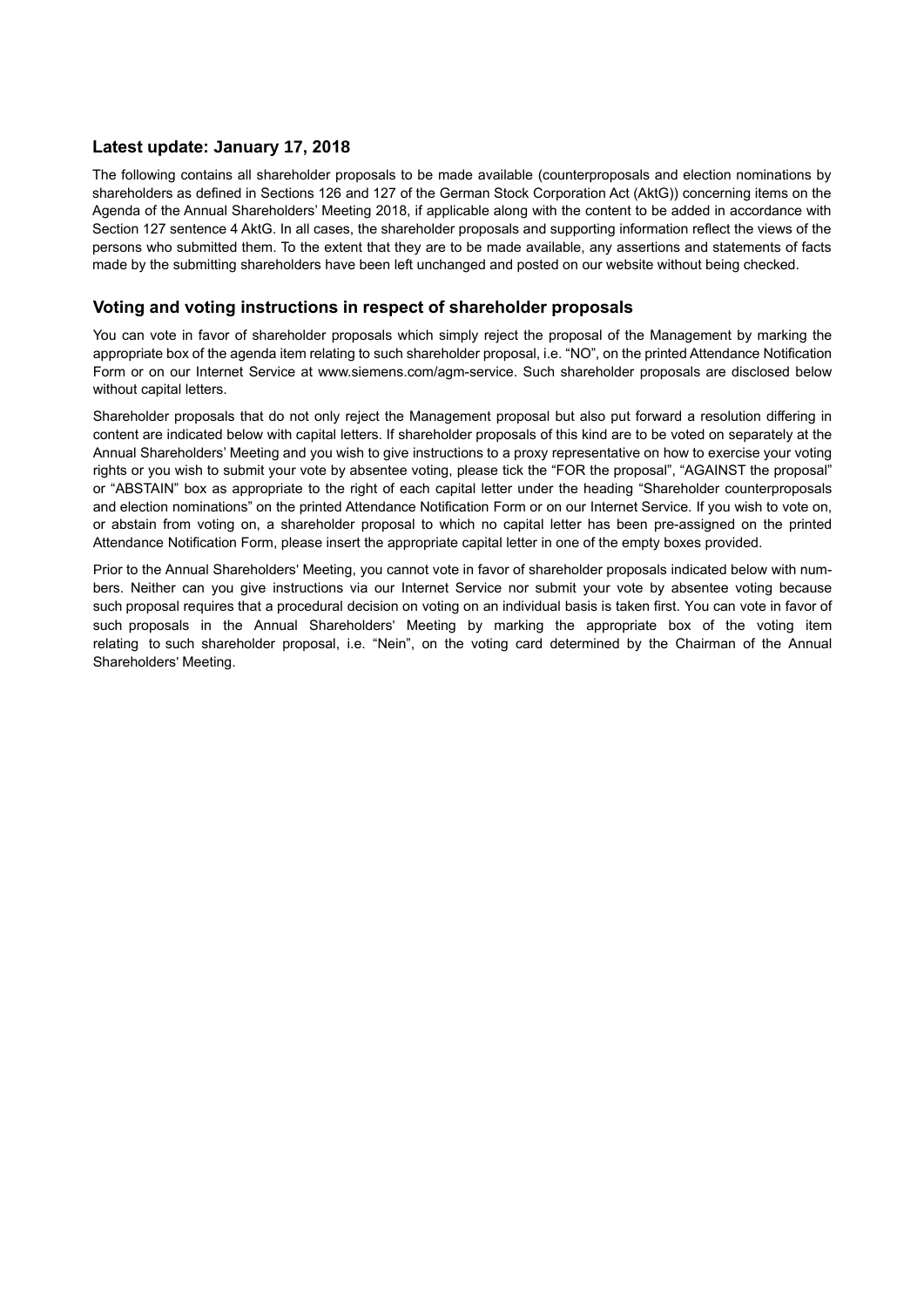# **The "Dachverband der Kritischen Aktionärinnen und Aktionäre", Cologne, has submitted the following shareholder proposals:**

#### **Counterproposals concerning the Annual Shareholders' Meeting of Siemens AG on January 31, 2018**

With regard to Agenda Item 3, "To ratify the acts of the members of the Managing Board"

## **Agenda item 3 To ratify the acts of the members of the Managing Board**

Ratification of the acts of the members of the Managing Board is denied.

#### **Supporting information:**

The Managing Board of Siemens AG violates UN resolutions, a decision by the Court of Justice of the European Union (ECJ) as well as the UN's Guiding Principles on Business and Human Rights, the Conventions of the International Labor Organization (ILO), the UN Global Compact, its own corporate governance guidelines, and general duties of care.

#### **Siemens joint venture Voith Hydro knowingly acted negligently in the Agua Zarca case**

Siemens furthermore denies its responsibility for the gross violation of human rights obligations with regard to the Agua Zarca hydroelectric plant in Honduras and the related murder of human rights advocate Berta Cáceres. Cáceres became the victim of a conspiracy to eliminate peaceful resistance against the power plant. Voith Hydro's Honduran contract partner Desarollos Energéticos S.A. (DESA) acted as the main participant in this conspiracy.

Siemens had been warned in early 2014 and knew by spring of 2015 at the latest that Agua Zarca met neither international standards nor its own. Siemens also knew that Voith Hydro did not act in accordance with these standards, but obviously relied fully on statements made by a Honduran business partner who was suspected of criminal practices. Even as late as in 2016, shortly before Berta Cáceres' murder, Siemens CEO Joe Kaeser defended the alleged legality of the project against his better knowledge. Siemens was "knowingly negligent", to quote the term used by the international expert commission that investigated the murder of Berta Cáceres (GAIPE).

While after the murder Siemens welcomed the suspension of turbine deliveries, it was obviously unable to take effective steps regarding the scandalous business relationship still ongoing between Voith Hydro and DESA. The contractual relationship between DESA and Voith Hydro, which had been sacrosanct until then, was terminated only after European development banks exited the project in the summer of 2017. It therefore remains unclear how Siemens intends to prevent such tragedies in the future.

While projects affecting indigenous communities are at the top of risk assessments with regard to human rights, no practical consequences are apparent. Siemens has neither explicitly incorporated ILO Convention 169 into its Business Conduct Guidelines, nor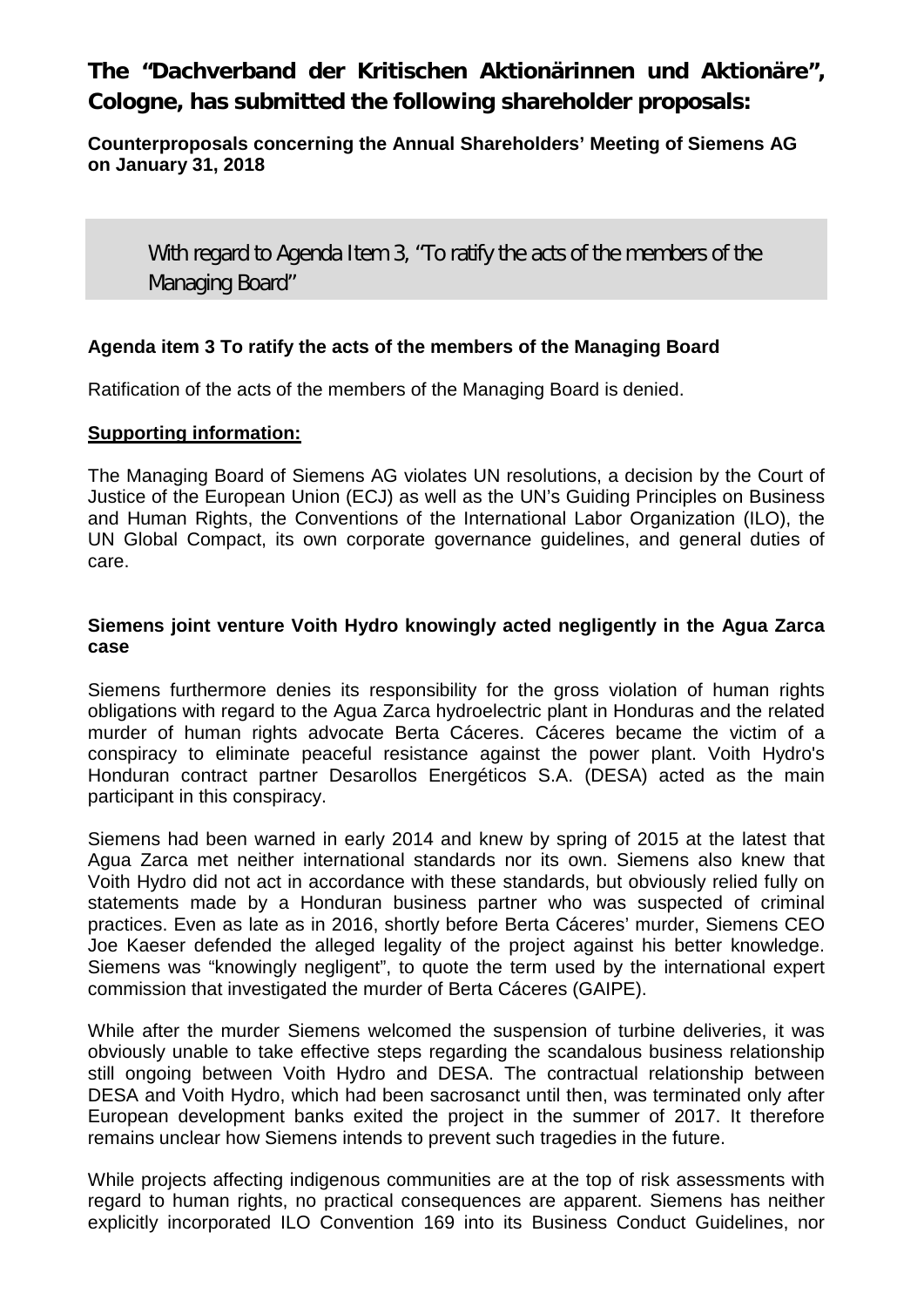publicized what preventive measures the company intends to take as part of its corporate risk assessment – another violation of the transparency dictates in the new UN Guiding Principles on Business and Human Rights that are also being postulated in the new B2S strategy.

#### **Siemens' contracts with Morocco for the construction of wind turbines in Western Sahara violate international law**

Morocco has occupied the territory of Western Sahara for four decades. Half the area's population fled following the occupation. No country in the world recognizes Morocco's claim to Western Sahara, and the International Court of Justice has declared that Morocco has no rights to this territory. More than 100 UN resolutions demand the right of self-determination for the population of Western Sahara.

Siemens does not seem to care about the rights of the people of Western Sahara. Siemens signs contracts for building wind turbines in Western Sahara with the wrong government, namely that of Morocco. Today, Siemens wind turbines produce almost the entire electricity used for Morocco's phosphate exports from the occupied territory. Since the phosphate is being sold by state-owned Moroccan company OCP, it must be assumed that most of the resulting profits flow into the coffers of the Moroccan government.

The Court of Justice of the European Union (ECJ) rendered a clear judgment in December 2016: Morocco has no right to enter into contracts in Western Sahara, the contracts between Siemens and the Moroccan government are thus also to be regarded as illegal.

The "Dachverband" asks Siemens to finally recognize the decision of the European Court of Justice and act accordingly. It is not enough for Siemens to merely claim that it respects human rights – it must demonstrate this in practice. In Western Sahara, this means that the populace must have decision-making powers over its own country.

With regard to Agenda Item 4, "To ratify the acts of the members of the Supervisory Board"

## **Agenda item 4 To ratify the acts of the members of the Supervisory Board**

Ratification of the acts of the members of the Supervisory Board is denied.

#### **Supporting information:**

The Supervisory Board of Siemens has repeatedly neglected to instruct the Managing Board to install procedures in order to finally ensure compliance with UN resolutions, the judgment of the Court of Justice of the European Union (ECJ) regarding Western Sahara, the UN's Guiding Principles on Business and Human Rights, the Conventions of the International Labor Organization (ILO), the UN Global Compact, its own corporate governance guidelines, and general duties of care.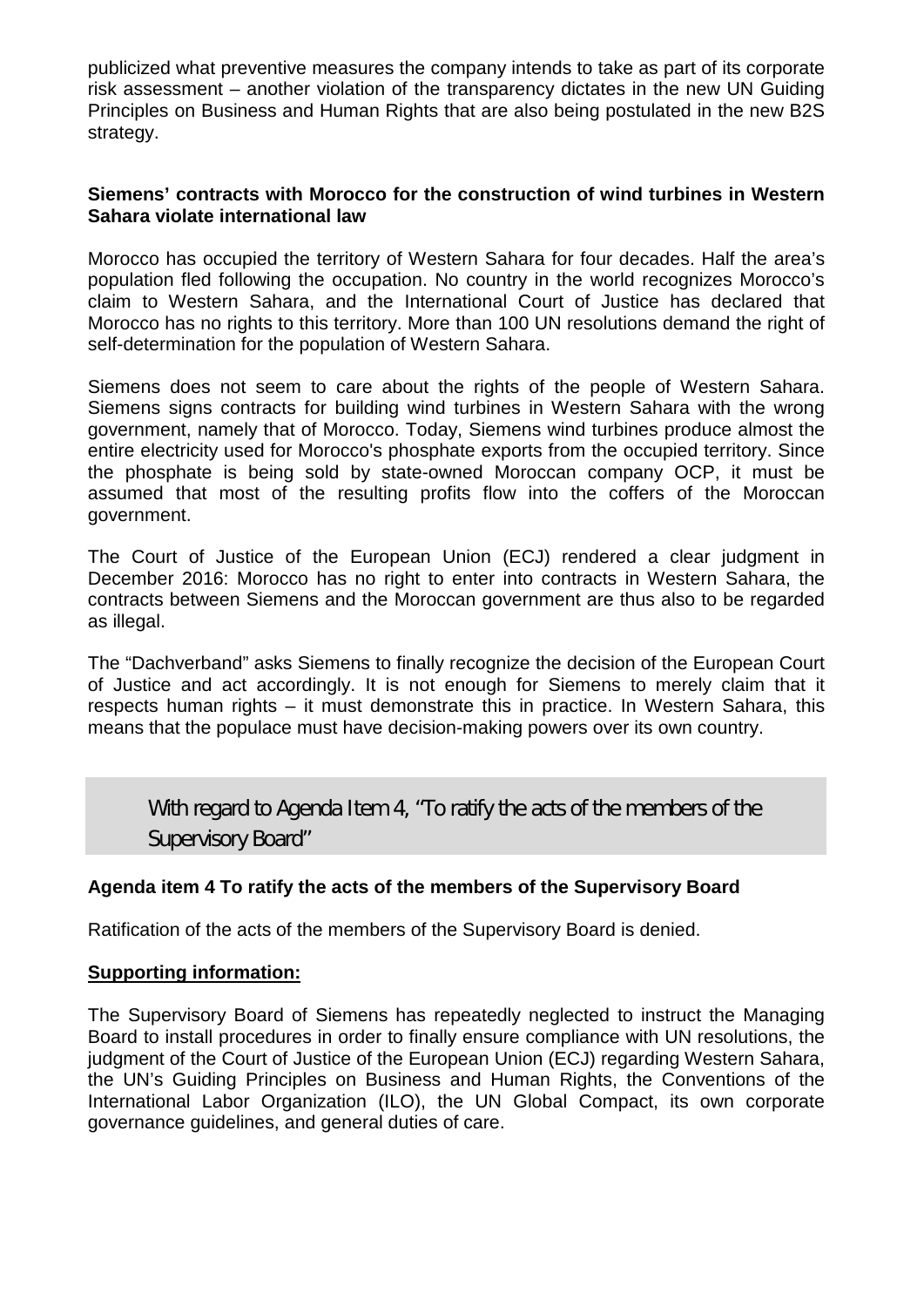#### **No responsibility for people abroad: "Intelligent" mining looks different!**

When Siemens boasts that "a reliable power grid can move mountains", it is referring to the delivery of a control system for the Buenavista del Cobre copper mine of mining group Grupo México.

Precisely this mine caused the country's worst ecological disaster in 2014, when 40,000 cubic meters of copper sulfate escaped through a leak on August 6 and contaminated the region's rivers. The resulting lack of clean water caused disease and environmental damages for seven communities with 22,000 inhabitants. Three years later, the polluter has neither repaired the damages nor built a promised water treatment facility. Even financial support for medical care has not been provided to this day.

Unfortunately, such neglect of humanitarian and ecological obligations is no isolated case with Grupo México (see the study of Christian Initiative Romero titled "Mexico: Violent Minerals for Germany's Industry?" (2017)).

According to the UN Guiding Principles on Business and Human Rights, it is Siemens' responsibility to comply with its duty of care along its entire supply chain, including business operations abroad. Instead, Siemens does not stop doing business with Grupo México and even highlights the so-called "zero-harm culture of the highly safety-oriented Buenavista del Cobre mining concern". By delivering a control system, the Buenavista del Cobre mine is on the road to intelligent mining, claims Siemens.

Siemens is thus making itself complicit in the associated human rights violation and environmental damage.

#### **Delivery of supplies for major ecologically and socially disastrous projects**

Through their delivery of supplies, various Siemens divisions participate in major projects that are ecologically and socially disastrous. Examples include the 4.8-GW Kusile coalfired power plant in South Africa, gas-fired power plants in Argentina that will burn shale gas produced through fracking in the Vaca Muerta deposit, or the Nacala rail and port complex in Mozambique, which will be used to ship coal from Vale's Moatize mine that is causing the displacement of thousands of small farmers. Siemens also supplied E-House transformer stations to uranium mines in Namibia and conveyor belts to PT Kaltim Prima Coal in East Kalimantan, Indonesia, one of the world's largest operators of open-pit coal mines whose residues contaminate rivers and subject local communities to environmental damage and land theft. Together with ThyssenKrupp, Siemens delivered supplies to the controversial Titancaya mine in Peru. Supplies and services were also rendered to the Southern Copper Corporation (SCC), whose smelter in the Peruvian coastal city of Ilo endangers the health of the local populace by refining minerals from Toquepala and Cuajone.

#### **Siemens' participation in the Southern Gas Corridor/Transadriatic Pipeline**

Siemens is involved in the construction of the Transadriactic Gas Pipeline (TAP), which is to transport gas from Azerbaijan. Azerbaijan's state-owned oil and gas company SOCAR is also a member of the TAP consortium. Income from the gas business supports the autocratic Aliyev regime that pursues and arrests critics. There have also been protests in Albania and Greece, countries through which the pipeline will run, because of a lack of consultation and compensation, as well as the destruction of public land. In Italy, the entire region in which the pipeline will land has fought against the projects for years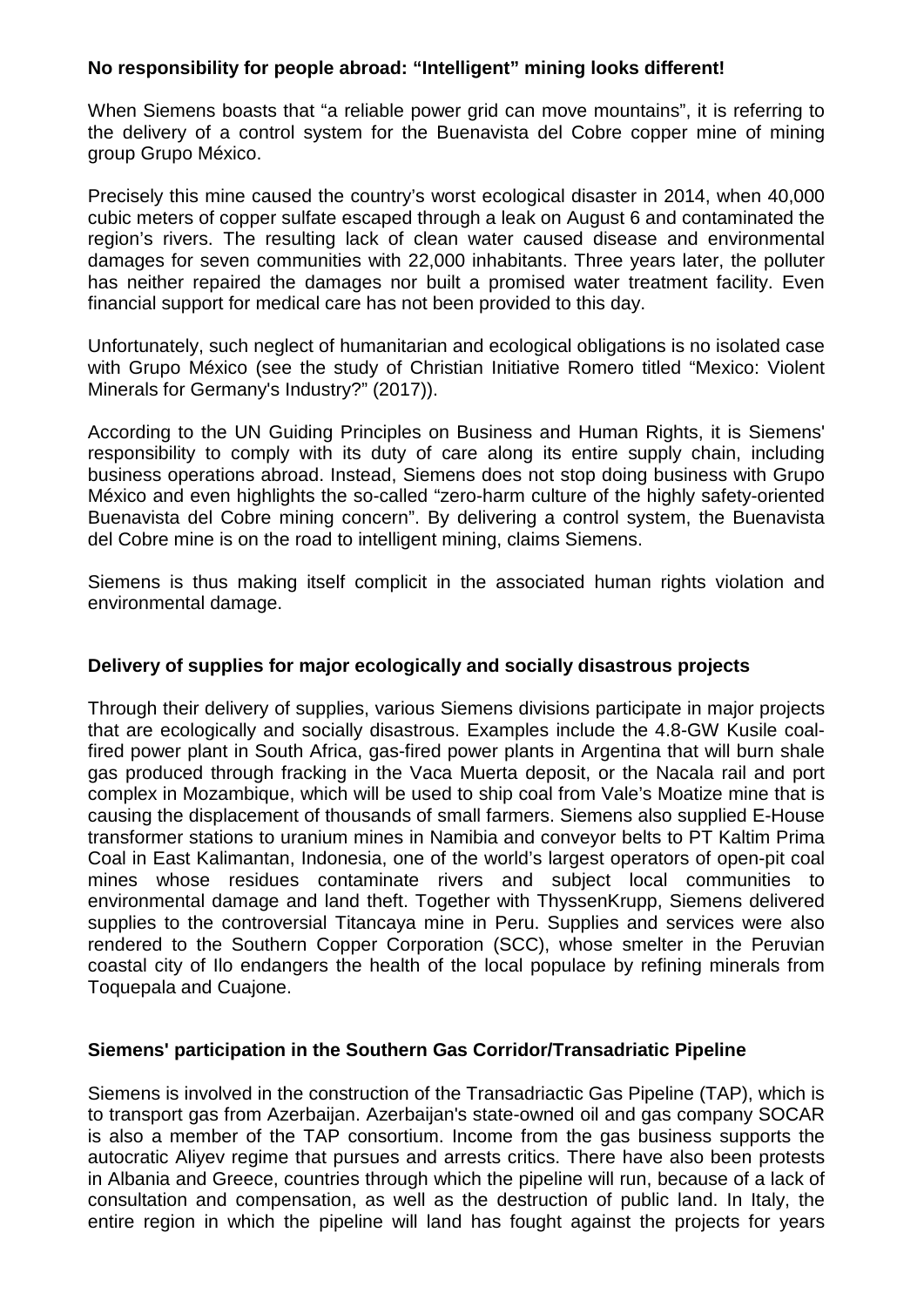because of fears that it will damage agriculture and tourism.

Cologne, December 23, 2017

sgd. Markus Dufner Managing Director of the "Dachverband der Kritischen Aktionärinnen und Aktionäre"

Pellenzstr. 39, 50823 Cologne, Germany, Phone +49 (0) 221 / 599 56 47 Fax: +49 (0)221 / 599 10 24 dachverband@kritischeaktionaere.de www.kritischeaktionaere.de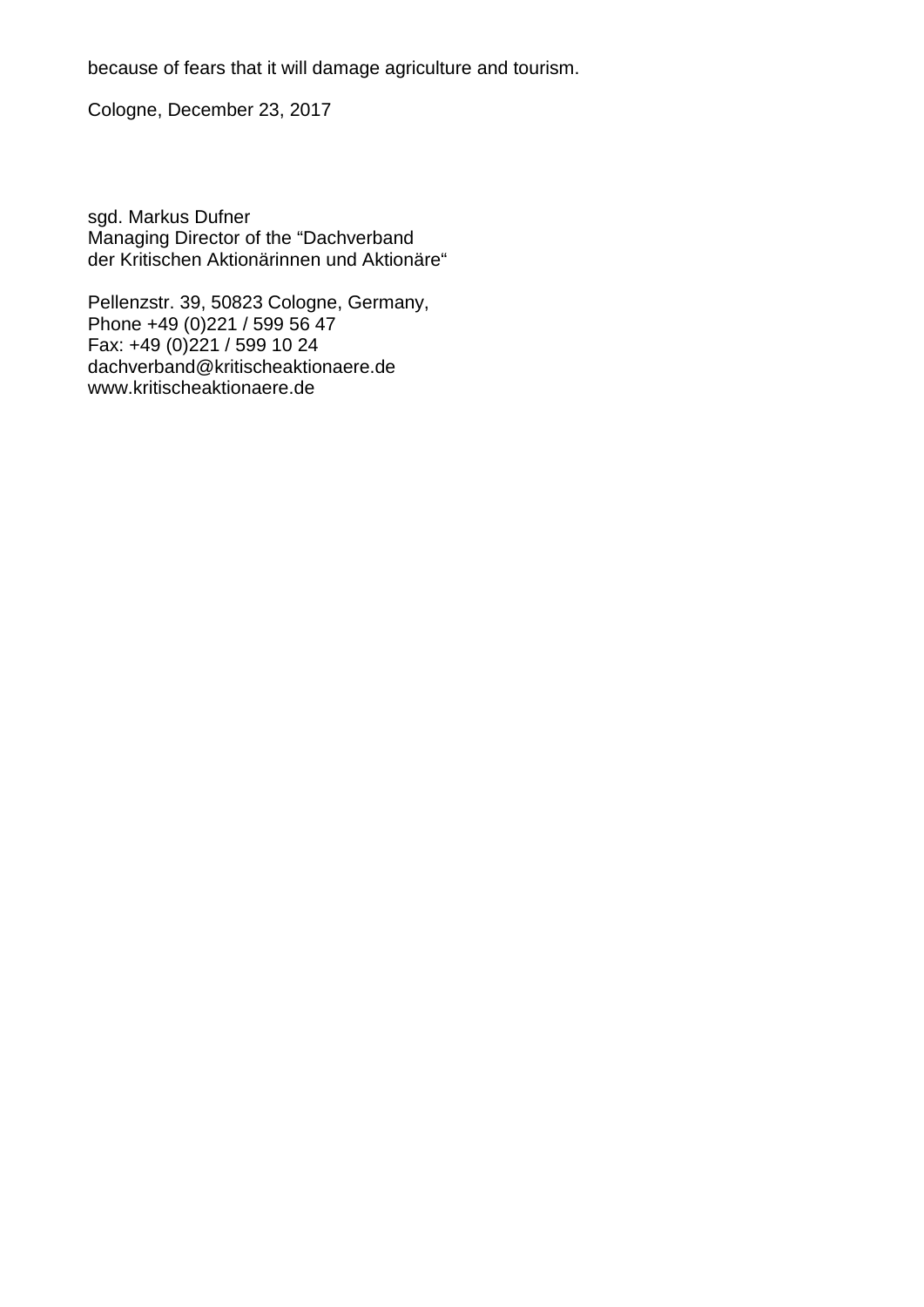## **Horst Schilling has submitted the following shareholder proposals:**

#### **Counterproposal concerning the Annual Shareholders' Meeting.**

Within the meaning of Sections 126 and 127 et seq. of the German Stock Corporation Act on the Agenda Items of the Annual Shareholders' Meeting of Siemens AG on January 31, 2018.

With regard to Agenda Item 3, "To ratify the acts of the members of the Managing Board"

#### **With regard to Agenda Item 3 / To ratify the acts of the members of the Managing Board:**

"Ratification of the acts of the members of the Managing Board is denied."

#### Supporting information:

The performance of the Siemens shares has been very disappointing in recent years despite the DAX's generally strong rise. One reason for this is the Managing Board's policy regarding acquisitions and sales. Siemens generally tries to strengthen its competitive position through acquisitions/sales. What is noticeable here is the company acting in a distinctly hapless manner.

The book value of wind turbine maker Gamesa, which was acquired in April 2017, has dropped by 47 percent. The purchase of Dresser-Rand for almost 8 billion dollars (7.8 billion) looks particularly questionable considering that Siemens sold profitable units in return (BSH, the audiology business). As happens so often, Siemens was too late again.

If Siemens had won the bidding war for the energy business of Alstom in 2014, it would be in an even worse position today (like its competitor GE).

The Managing Board responds to the difficulties with job cuts – 6,900 positions worldwide over the coming years. In the Power and Gas Division alone, 6,100 jobs are scheduled to be eliminated. The merged wind turbine subsidiary Siemens Gamesa has announced the reduction of 6,000 jobs. Over the last 20 years, Siemens has cut the number of employees in half in Germany alone.

Can this staffing policy not be blamed on the unsuccessful acquisition policy of the Siemens Managing Board? Who on the Managing Board is responsible for these decisions. When will the responsible executives be replaced.

For years, Siemens shareholders have been forced to stand by as their stock looks like a "lame duck", in which the investors' money was invested badly. Siemens lacks energy! This "never-ending story" affects the current stock price and the company's future dividend distribution, which is pretty low this year.

The calm that Joe Kaeser promised after his elevation to CEO in 2013 is long since over. 200 years after the birth of the company's founder, a pioneering spirit, innovation and motivated employees continue to be the key factors for the company's success.

As a shareholder, I should be able to expect all of the company's leadership positions to be filled with the most capable and suitable people, and without consideration of their gender. A female or gender quota is more reminiscent of a centralist planned economy.

Since the Managing Board is responsible for this policy, combined with financial losses for the shareholders and the loss of image for Siemens AG, its acts should not be ratified.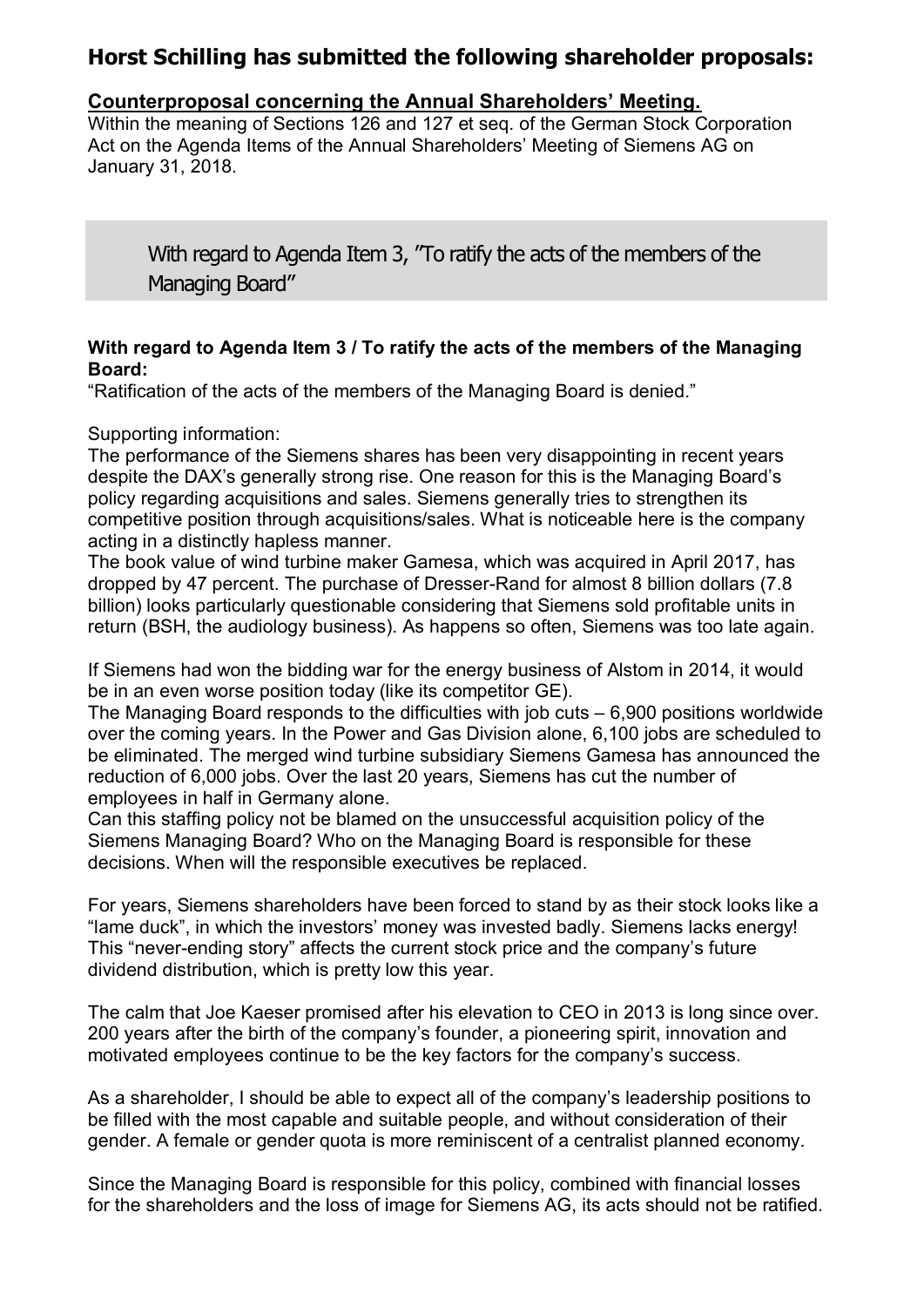With regard to Agenda Item 4, "To ratify the acts of the members of the Supervisory Board"

#### **With regard to Agenda Item 4 / Ratification of the members of the Supervisory Board:**

"Ratification of the acts of the members of the Supervisory Board is denied."

Supporting information:

It is the Supervisory Board's duty to monitor the Managing Board in the interest of the shareholders and the company itself. The Supervisory Board has not met this obligation. Particularly the Chairman of the Supervisory Board, Mr. Gerhard Cromme, has become a burden on the company.

He has committed serious mistakes especially with regard to planning the succession for the CEO position. He is the main reason that in 2012 the contract with Peter Löscher, CEO at the time and already controversial, was renewed for another five years. By 2013, Mr. Löscher was already shown the door with a "golden handshake" that cost Siemens AG 17 million euros.

In addition, the Supervisory Board of Siemens AG failed to prevent the Managing Board from acquiring oil, gas and fracking supplier Dresser-Rand. In times of global warming, having an interest in companies whose business is based on the climate-damaging exploration of fossil resources is behind the times and irresponsible. If the purchase of Dresser-Rand for 7.8 billion dollars does not deliver the kind of five-year return on which it was based, it should be examined whether the Managing Board and/or the Supervisory Board can be held personally liable (an investigative committee should be installed for this purpose).

The same applies to the acquisition of wind turbine manufacturer Gamesa.

Is the popular saying "The supervisory board: useless in booms, helpless in crises" not basically right? Examples like VW, Deutsche Bank, Porsche, Berlin Airport, etc. underscore this point. Proposal: Key functionaries below the Managing Board should be included in the reporting duties to the Supervisory Board.

**A** With regard to Agenda Item 5, 'To resolve on the appointment of independent

auditors for the audit of the Annual Financial Statements and the Consolidated

Financial Statements and for the review of the Interim Financial Statements"

## **With regard to Agenda Item 6 / Appointment of independent auditors:**

Counterproposal to the Appointment of the independent auditors:

According to a new study, Germany's top four accounting firms (Deloitte, Pricewaterhouse Coopers (PwC), KPMG and EY (formerly Ernst & Young) are disproportionately active in tax havens. All four companies maintain offices in tax havens and offshore centers and employ the most people in these locations relative to their populations and economic output. **All of them are active in more countries than they state in their annual and transparency reports.** Ironically, the companies known as the "Big Four" that guarantee a functioning system are the ones that provide corporate executives with the legal loopholes used to hide billions from the government. The "Big Four" examine others, but hide a lot themselves. The "Big Four" are truly global giants: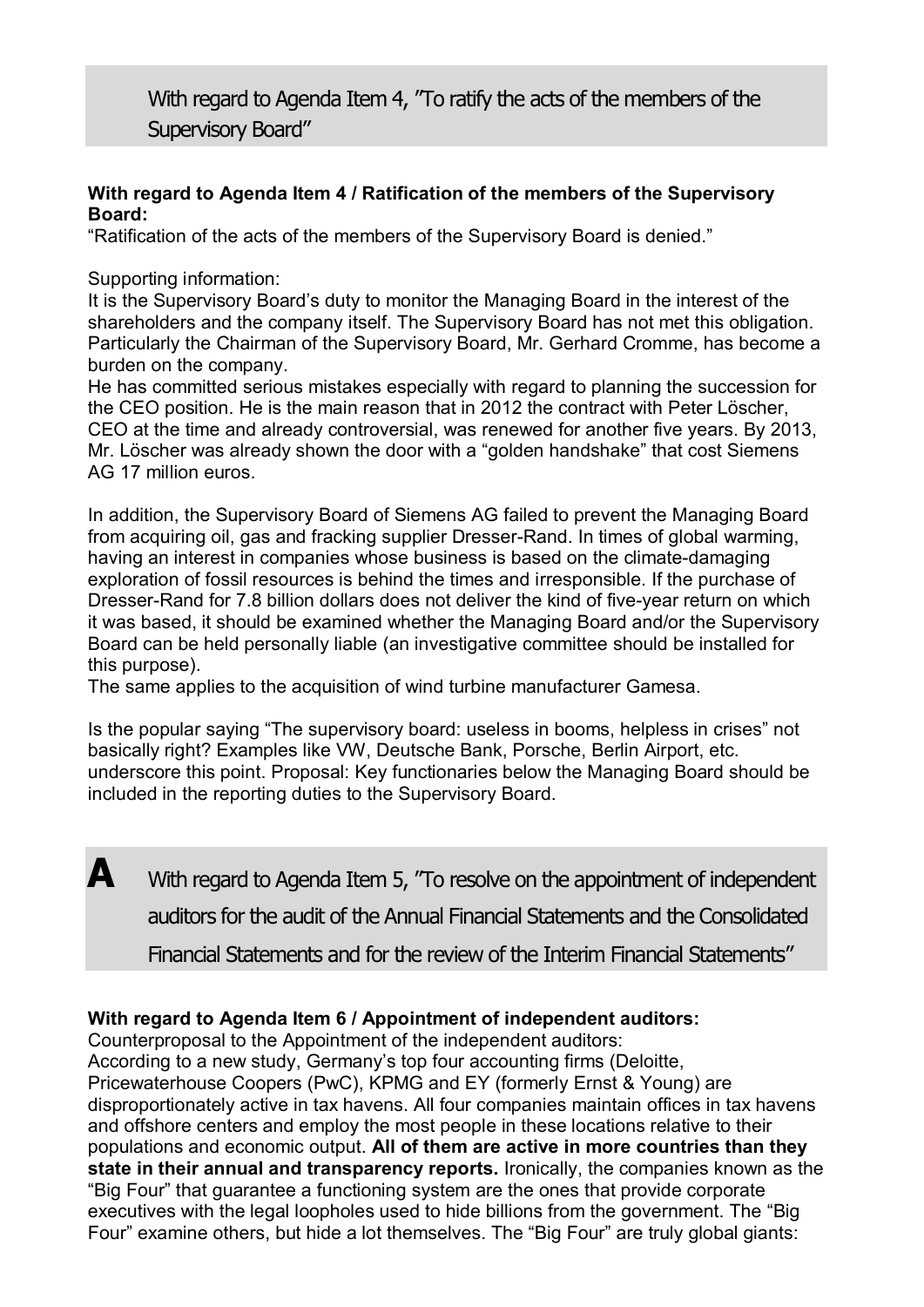With more than 900,000 employees in over 180 countries, they post annual sales of more than 120 billion euros, **but no consolidated or group financial statements exist.** Publications like the Luxembourg leaks, which divulged the tax tricks of multinational companies in recent years, also prove this.

**The "Big Four" should be hired again only when they strictly separate their auditing and consulting business, in other words, split the companies.**

Regulation No. 537/2014 of the European Parliament and of the Council of April 16, 2014 prescribes auditor rotation – new awarding of the audit mandate taking account of limiting the share of the fees for non-audit services as a part in the total auditor's fees. Unlimited liability of the auditing firm for violations of legal principles and tax regulations. (Compensation for damages which arise to the companies, its shareholders, or third parties).

Proposal: Ebner Stolz Mönning Bachem Wirtschaftsprüfer Steuerberater Rechtsanwälte Partnerschaft mbB Kronenstrasse 30 70174 Stuttgart

I ask the shareholders to join me in voting against ratifying the Supervisory Board's acts (see above). I ask the company's corporate bodies to publish my properly submitted counterproposals as per Sections 126 and 127 et seq. of the German Stock Corporation Act.

Many thanks.

Shareholder (Shareholder number: H. Schilling

**Horst Schilling 96472 Rödental**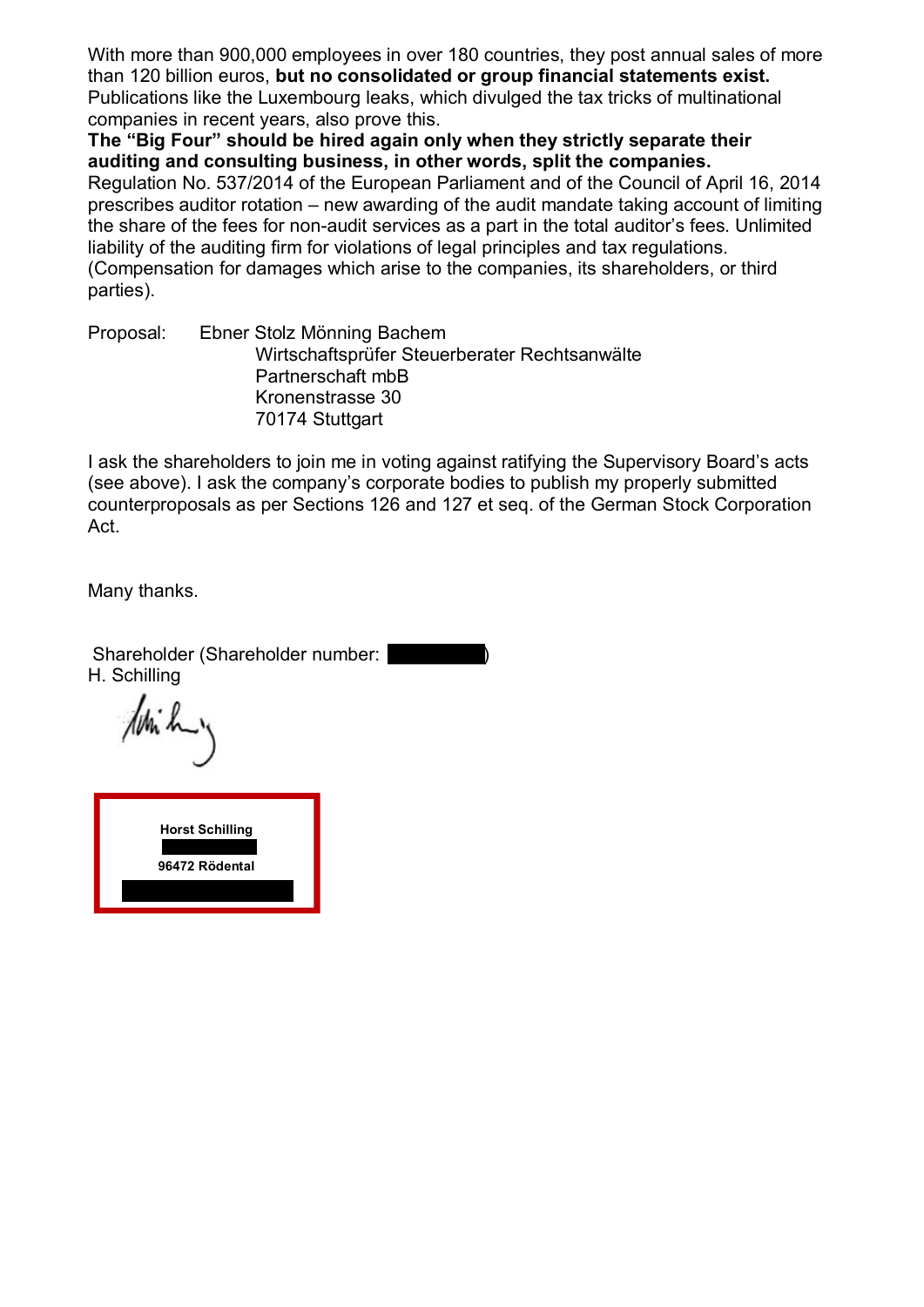## **Dr. Matthias Lang, Berlin, has submitted the following shareholder proposal:**

Shareholder ID:

Dr. Matthias Lang / / 13158 Berlin

Siemens AG Governance & Markets Investor Relations (GM IR) Werner-von-Simens-Str. 1, G4.23 80333 München

Berlin, 05.January 2018

#### **Counterproposal concerning the Annual Shareholders' Meeting of Siemens AG on January 31, 2018**

Dear Sir or Madam,

## With regard to Agenda Item 3, "To ratify the acts of the members of the Managing Board"

with regard to Agenda item 3"To ratify the acts of the members of the Managing Board" I submit the following counterproposal:

Ratification of the acts of the members of the Managing Board is denied.

Supporting information:

The divisions Process Industries and Drives (PD) as well as Power and Gas (PG) are currently battling difficult market conditions. Thus, it is to be welcomed, in principle, that the Managing Board has announced to take steps aimed at bolstering the long-term competitiveness of these divisions.

However, it is incomprehensible that those steps only involve closing entire production locations and endangering the jobs of the people who work there.

If the Managing Board is incapable of developing a perspective that extends beyond the closure or sale of the affected locations, that is, to act in a positive entrepreneurial manner, then the Board's acts cannot be ratified.

With kind regards,

sgd. Dr. Matthias Lang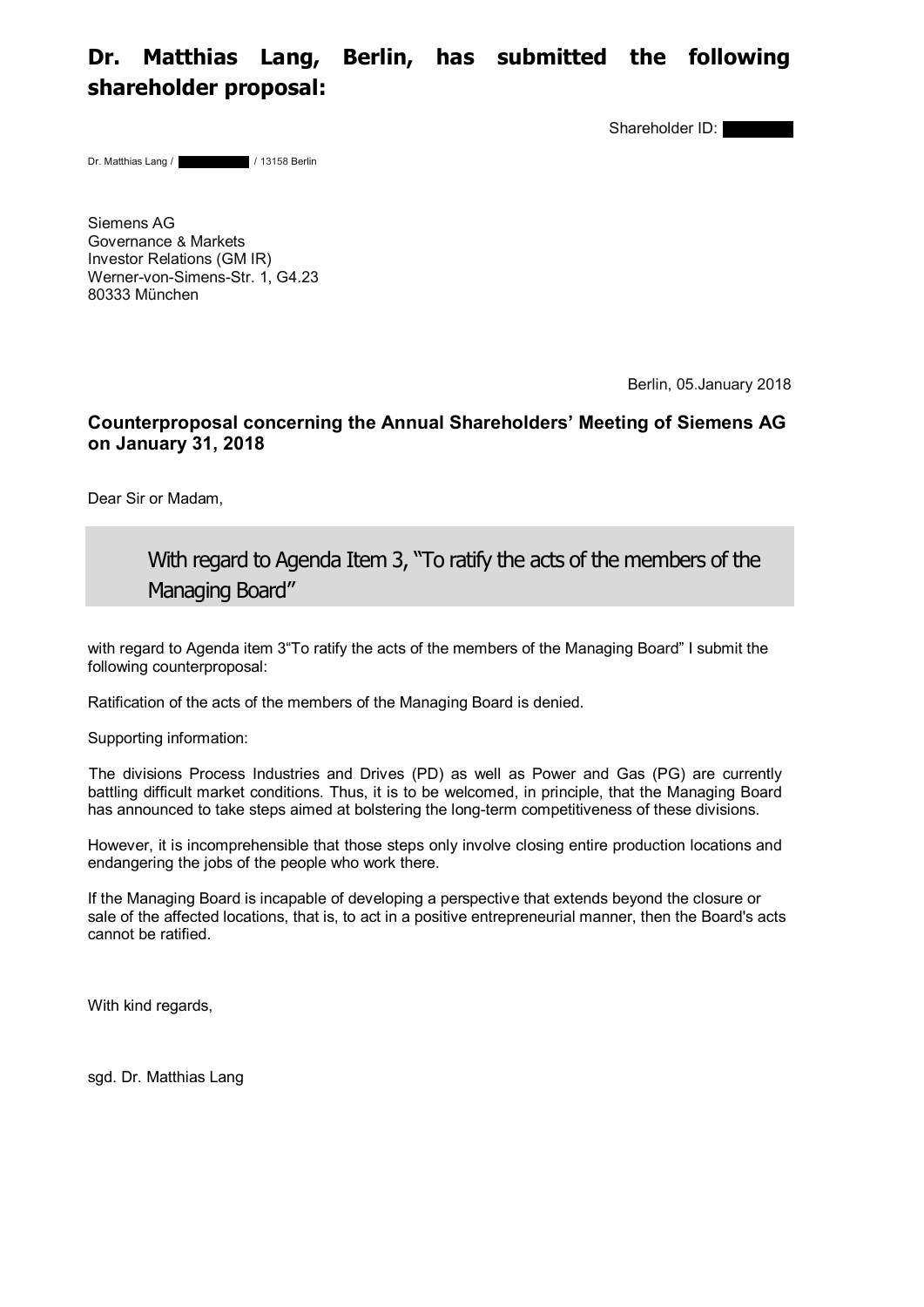# **The "Verein von Belegschaftsaktionären in der Siemens AG, e.V. Munich, has submitted the following shareholder proposal:**

Verein von Belegschaftsaktionären in der Siemens AG, e.V. c/o Ernst Koether, Bäckerstr. 37, 81241 Munich, ☎ 089/89670229, 03212/1239263, e-mail: E.Koether@unsereAktien.de **www.UnsereAktien.de**

## **Annual Shareholders' Meeting 2018**

# **B** With regard to Agenda Item 2, "To resolve on the appropriation of the net income of Siemens AG to pay a dividend"

#### **Proposal on Agenda Item 2**

**"To resolve on the appropriation of the net income of Siemens AG to pay a dividend"**

The Verein von Belegschaftsaktionären in der Siemens AG, e.V. submits the following proposal:

The dividend should not be increased to EUR 3.70 but be kept at the previous year's level of EUR 3.60.

#### **Supporting information:**

The average dividend yield of DAX companies is 2.7%. The yield of Siemens stock is much higher. This above-average dividend sends the wrong signal:

- In ethical-moral terms, because the planned measures for "Power and Gas" and "Process Industries and Drives" would result in job losses which could be reduced at least partially if appropriate investments were made.
- In business terms, because investments are urgently required in order to adequately respond to the complex questions raised by the energy transition and to tap the tremendous market potential. The planned measures would weaken our outstanding role in energy supply because the know-how of those people whose jobs are to be cut as a result of the proposed measures would be lost.

Siemens has recognized expertise in the area of energy supply, think of combined cycle power plants as one example. Currently, the price of  $CO<sub>2</sub>$  certificates is in decline and is now about EUR 5/ton, which benefits coal-fired power plants, inhibits investment and makes combined cycle power plants uneconomical. This has caused the turbine business to stagnate, especially in the case of large gas turbines. The extrapolation of current market figures and the planned cuts are only a business view of the issues without entrepreneurial vision and without tapping the potential which, above all else, does not do justice to the complexity of energy provision. The requirements of a future energy-supply system will continue to be shaped by three considerations: Environmental compatibility, supply security and cost-effectiveness. The general framework will most probably change.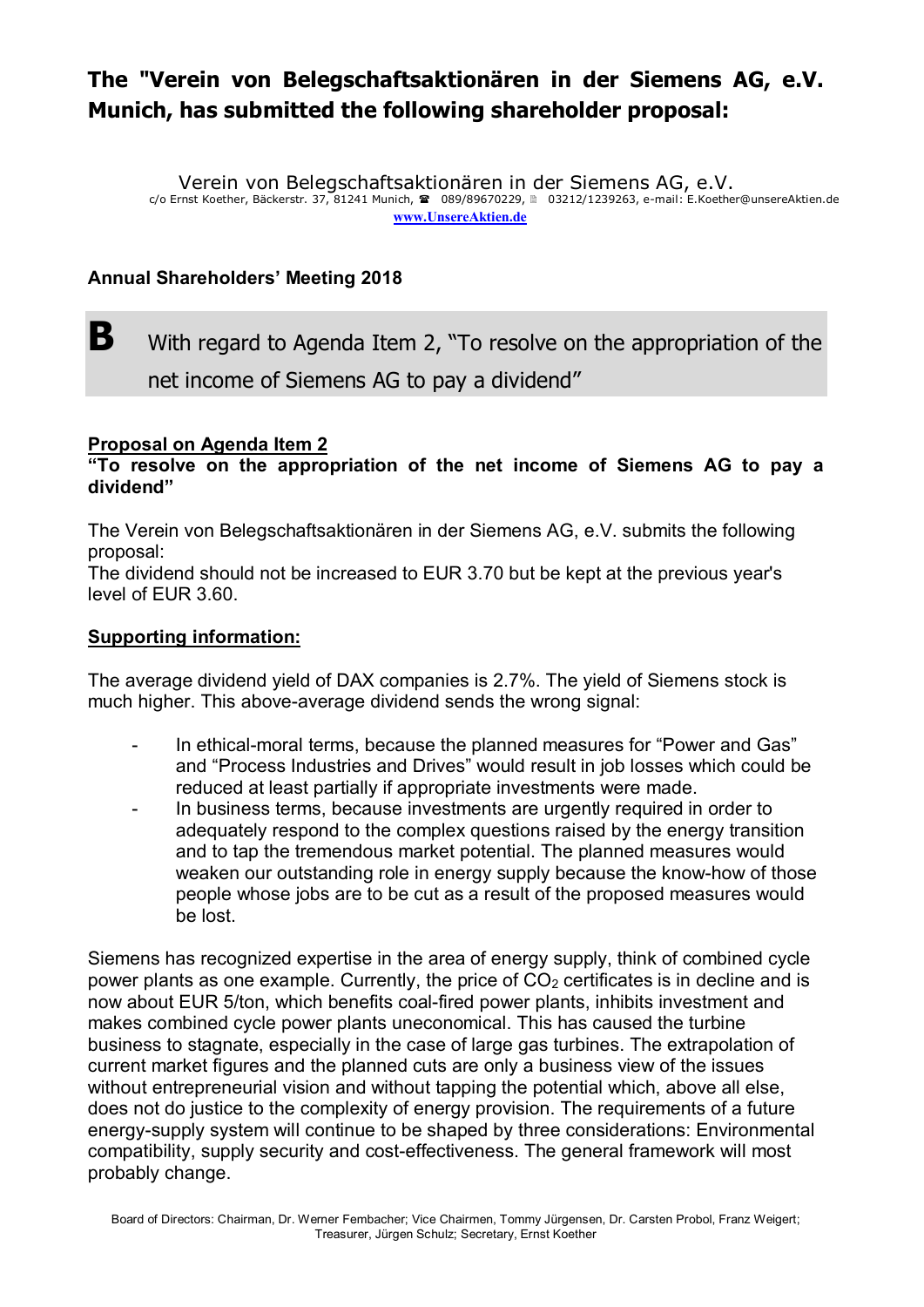The higher the percentage of photovoltaic and wind power in the energy mix, the greater the importance of bridge capacities and grid security functions. (1)

All nuclear power plants in Germany are to be permanently shut down by 2022. Currently, the buffer function, the inertia reserve and the primary control reserve are mainly provided by coal-fired power plants in Germany which produce at least 1.5 times more  $CO<sub>2</sub>$  than combined cycle power plants while producing the same amount of power and also generate more particulate air pollution and sulfur emissions. Combined cycle power plants also become more economical than coal-fired power plants once the price of  $CO<sub>2</sub>$  reaches EUR 38 per ton. (2)

Development steps that will optimize the interplay of combined cycle power plants and volatile power sources must be taken. This way,  $CO<sub>2</sub>$  emissions can be lowered in a fast and cost-effective manner.

Further development steps to prevent  $CO<sub>2</sub>$  emissions have currently also stagnated because of the low level of the  $CO<sub>2</sub>$  price but they remain on the agenda:

- The separation and intermediate storage of  $CO<sub>2</sub>$  that can be combined with excess power generated by photovoltaic and wind systems to produce methane.
- Green cement that not only binds  $CO<sub>2</sub>$ , but also inhibits the release of  $CO<sub>2</sub>$ during the conventional process of cement production.

The employee shareholders of Siemens AG think that the planned cuts in the Power and Gas Division are wrong and lack entrepreneurial vision. Investments must be made if we are to be able to play a key role in the creation of an environmentally conscious, reliable and economic energy-supply system. Siemens must actively shape the energy transition. The planned axing will rob us of tremendous future opportunities and will be counterproductive. Entrepreneurial finesse and courage are required to develop solutions today to create the energy-supply system of tomorrow.

- (1) Hans-Werner Sinn: "Buffering volatility: A study on the limits of Germany's energy revolution," European Economic Review, 2017
- (2) A. Voss et al, "Stromerzeugungskosten im Vergleich," Arbeitsbericht Nr. 4, IER, University of Stuttgart, 2008

Munich, 1/15/2018 Verein von Belegschaftsaktionären in der Siemens AG, e.V.

| Dr. Werner Fembacher | Tommy Jürgensen | Dr. Carsten Probol | <b>Franz Weigert</b> |
|----------------------|-----------------|--------------------|----------------------|
| Chairman             | Vice Chairman   | Vice Chairman      | Vice Chairman        |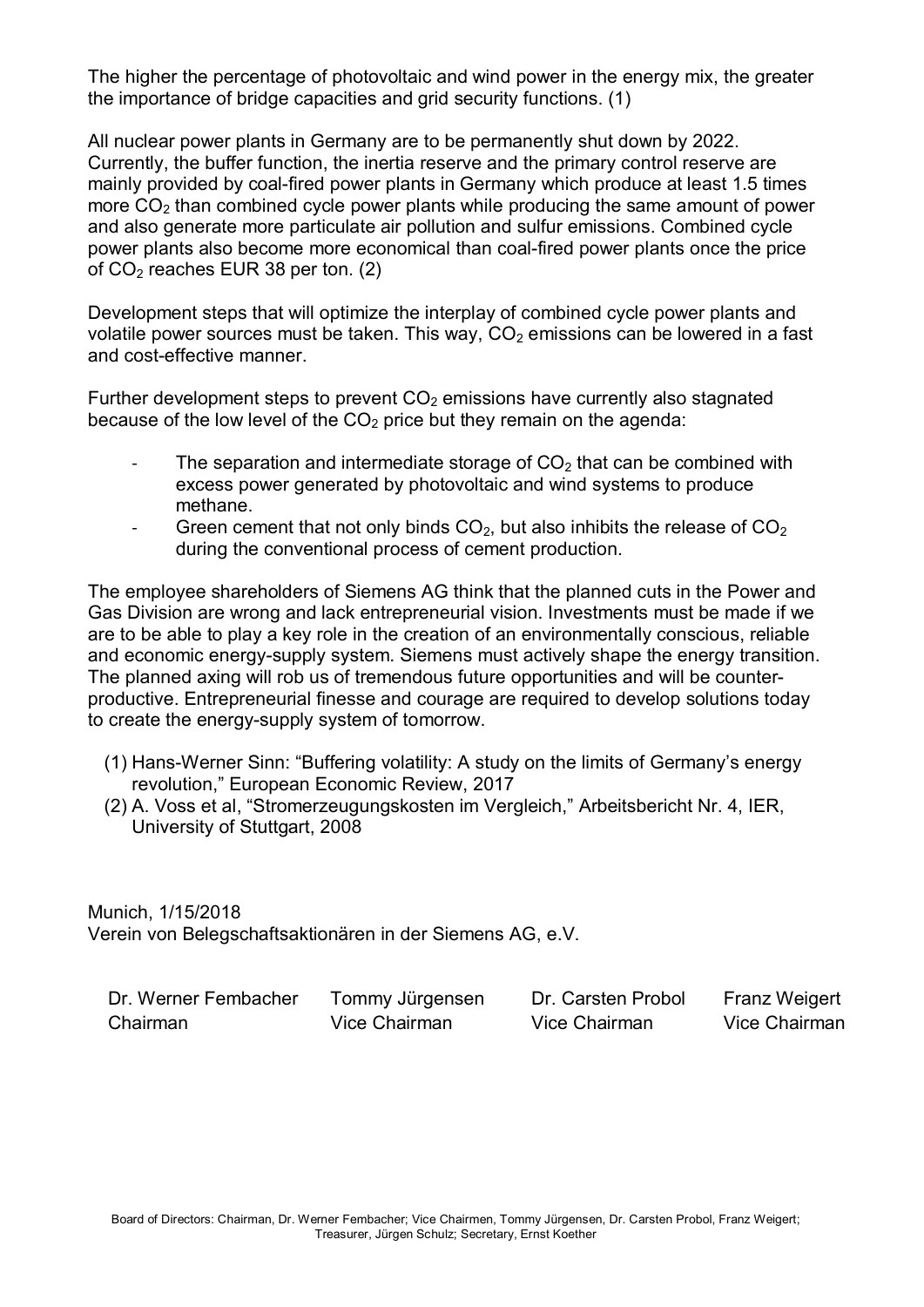**1** With regard to Agenda Item 3, "To ratify the acts of the members of the Managing Board"

#### **Proposal on Agenda Item 3 "To ratify the acts of the members of the Managing Board"**

The Verein von Belegschaftsaktionären in der Siemens AG, e.V. submits the following proposal: Ratification of the acts of the members of the Managing Board Lisa Davis and Joe Kaeser is denied.

## **Supporting information:**

Global energy needs will rise by nearly 30% by 2035. Natural gas will play a key role in the transition to a future of reduced CO2 emissions. (1) In this situation, personnel reductions that exceed the agreed-upon level of accommodation of interests and the planned plant closures in the area of "Power and Gas" are fundamentally wrong. In the accommodation of interests for the project PG2020, measures were agreed upon to bridge today's difficult market conditions. The agreed measures, however, have partially not been undertaken yet, and have partially not been implemented with the necessary consistency. The impact of the measures was not awaited and evaluated. The employee shareholders of Siemens AG miss entrepreneurial vision, but also a steady hand.

We see an incomprehensible overreaction, for instance, in the planned shutdown of the plant in Görlitz. In business terms, the planning is unfathomable and, in social-cultural terms, particularly so. Görlitz is a center of expertise and a preeminent plant with technological leadership. The break-even targets have always been exceeded; virtually no costs are created by production flaws. The plant has full capacity utilization, rising incoming orders and 100% delivery reliability. Its products are solidly diversified, its customers are found in the industrial area as well as in decentralized and renewable energy provision. Görlitz is an industrial core area with 111 years of steam-engine knowhow!

Organization efficiency also means the appreciation of grown industrial core areas. We, the employee shareholders, call for this appreciation, and we point to examples in Siemens AG that

show that industrial clusters have been able to successfully carry out even the entry into completely new business areas. In Regensburg, for instance, the company acted out of necessity in the 1970s and began to braid cable harnesses. Automotive was the result! Offenbach has taken a path that led it from nuclear energy to CCPPs and would also find the path that leads to CO2-free CCPPs! And we know that operators in Europe and other parts of the world purchase not only components, but also engineering services related to them. It is different in the United States. This is perhaps the reason for the little respect being shown to the market relevance of our colleagues in Offenbach.

Wanting to achieve customer centricity in the area of "Power and Gas" through physical proximity is the wrong approach. It cannot be demonstrated that the buildup of further engineering units outside Germany has a significant impact on customer decisions. The necessary expertise needs a dialogue and the "critical mass" that colleagues on the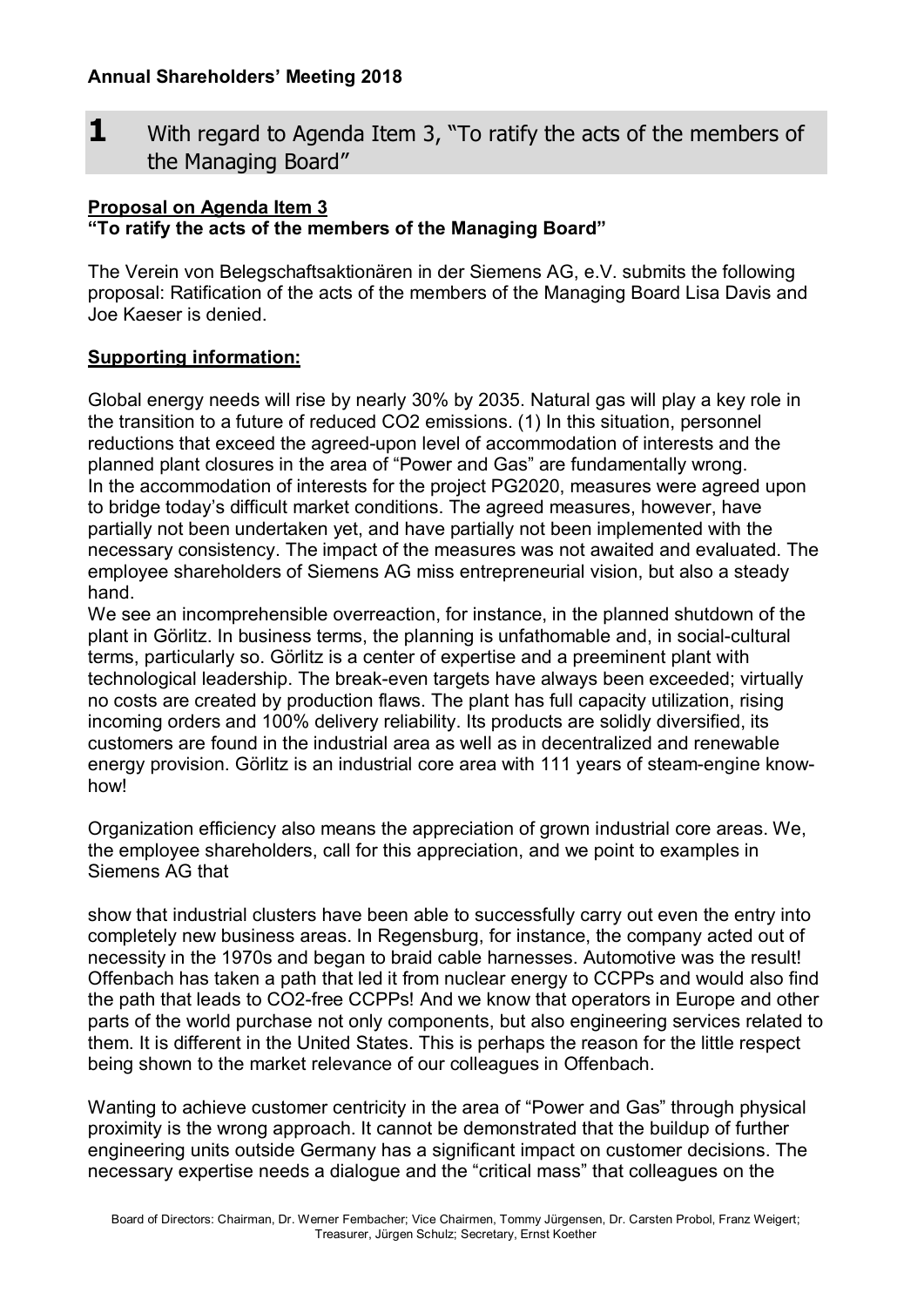periphery naturally lack. For expensive locations like Seoul, physical proximity can even turn into a real cost problem in some circumstances.

The CEO bears co-responsibility for the mismanagement of "Power and Gas." The muchcelebrated merger of Mobility with Alstom is problematic due to the different fundamental concepts of both platforms. After orders on hand have been delivered in the next four years, this problem will also affect jobs.

The earnings optimization set by the CEO is highly problematic to a degree even for earnings-rich segments.

For the aforementioned reasons, the employee shareholders of Siemens AG recommend that the acts of Ms. Davis and Mr. Kaeser not be ratified.

(1) PB Energy Outlook, 2017

Munich, 1/15/2018 Verein von Belegschaftsaktionären in der Siemens AG, e.V.

| Dr. Werner Fembacher | Tommy Jürgensen | Dr. Carsten Probol | <b>Franz Weigert</b> |
|----------------------|-----------------|--------------------|----------------------|
| Chairman             | Vice Chairman   | Vice Chairman      | Vice Chairman        |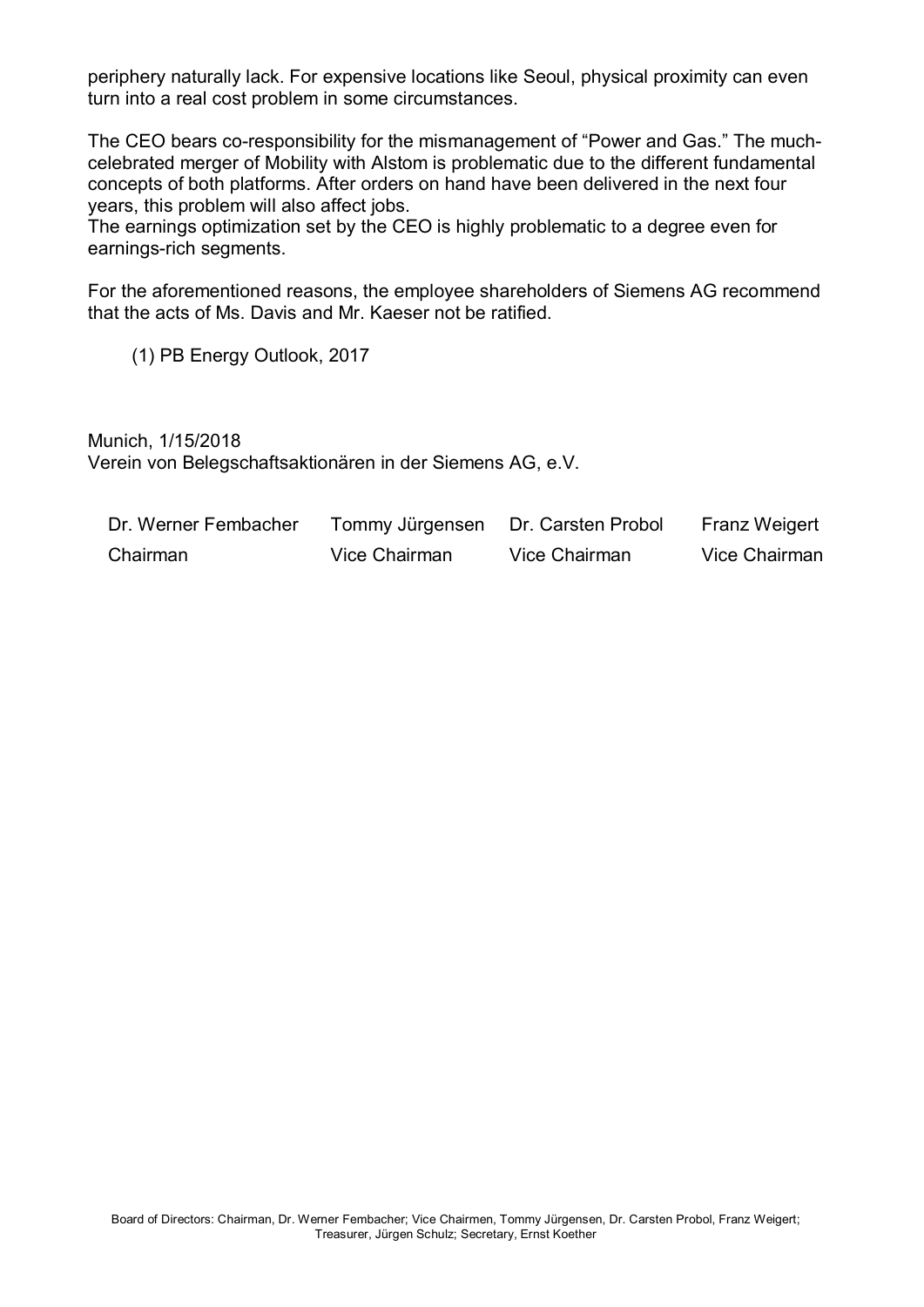# **Andrea Glaser, Munderkingen, has submitted the following shareholder proposal:**

#### **Shareholder ID**

Dear Sir or Madam,

with regard to Agenda Item 3 "To ratify the acts of the members of the Managing Board" I herewith submit the following counterproposal:

With regard to Agenda Item 3, "To ratify the acts of the members of the Managing Board"

Ratification of the acts of the members of the Managing Board is denied.

#### Supporting information::

As a result of the nearly 40 years of service of my late husband, I receive a company pension from Siemens AG of currently €110.93 net after deductions for health and long-term nursing-care insurance.

In this regard, I have foregone a small amount of the company pension and a statutory entitlement to an adjustment/increase in order to avoid deductions for health and long-term nursing-care insurance.

It can be expected that the Managing Board of a publicly listed stock corporation is also law-abiding, this should not disregard that, on occasion, different legal interpretations may arise, but when a pledge of Siemens AG (made by a specific female employee) is not kept and this is known to the Managing Board, this constitutes a serious breach of duty that, in this regard, rules out ratification.

Furthermore, I and my son, the holder of power of attorney, were reproached: *"Unfortunately, our arguments have not found their way into your considerations and into the considerations of your son about this issue."* In light of the fact that although in a letter from Siemens AG dated October 19, 2017, a pertinent ruling by the German Labor Court was referred to, no reaction was received to repeated and specific requests as to which ruling (date, judicial case number) was meant, even after the Managing Board was informed about the matter on December 13, 2017, this is very astonishing. In this regard, Siemens AG has not even come close to living up to its own pledges despite repeated requests, and regrets that I and my son have not considered the arguments, while it prevents this through the refusal to provide details about the ruling.

On top of that, only communication through an attorney is apparently viewed by Siemens AG as appropriate, and the opportunity to address our legal concerns on our own has been denied to me and my son, the holder of power of attorney, my son, the holder of power of attorney, has been told during various telephone conversations to communicate only through a commissioned attorney, further legal dispute would be negotiated with through him. In this context, it needs to be stated that Siemens AG has no say regarding whether and, if applicable, by whom I receive legal representation and, in particular, regarding whether this authorized individual has power of representation as an attorney at law.

My son, Armin Glaser will be pleased to answer questions at the Annual Shareholders' Meeting 2018 on January 31, 2018, where he will be my proxy, and to present the relevant documents - this applies to both company representatives and fellow shareholders.

Best regards,

Andrea Glaser , 89597 Munderkingen Tel.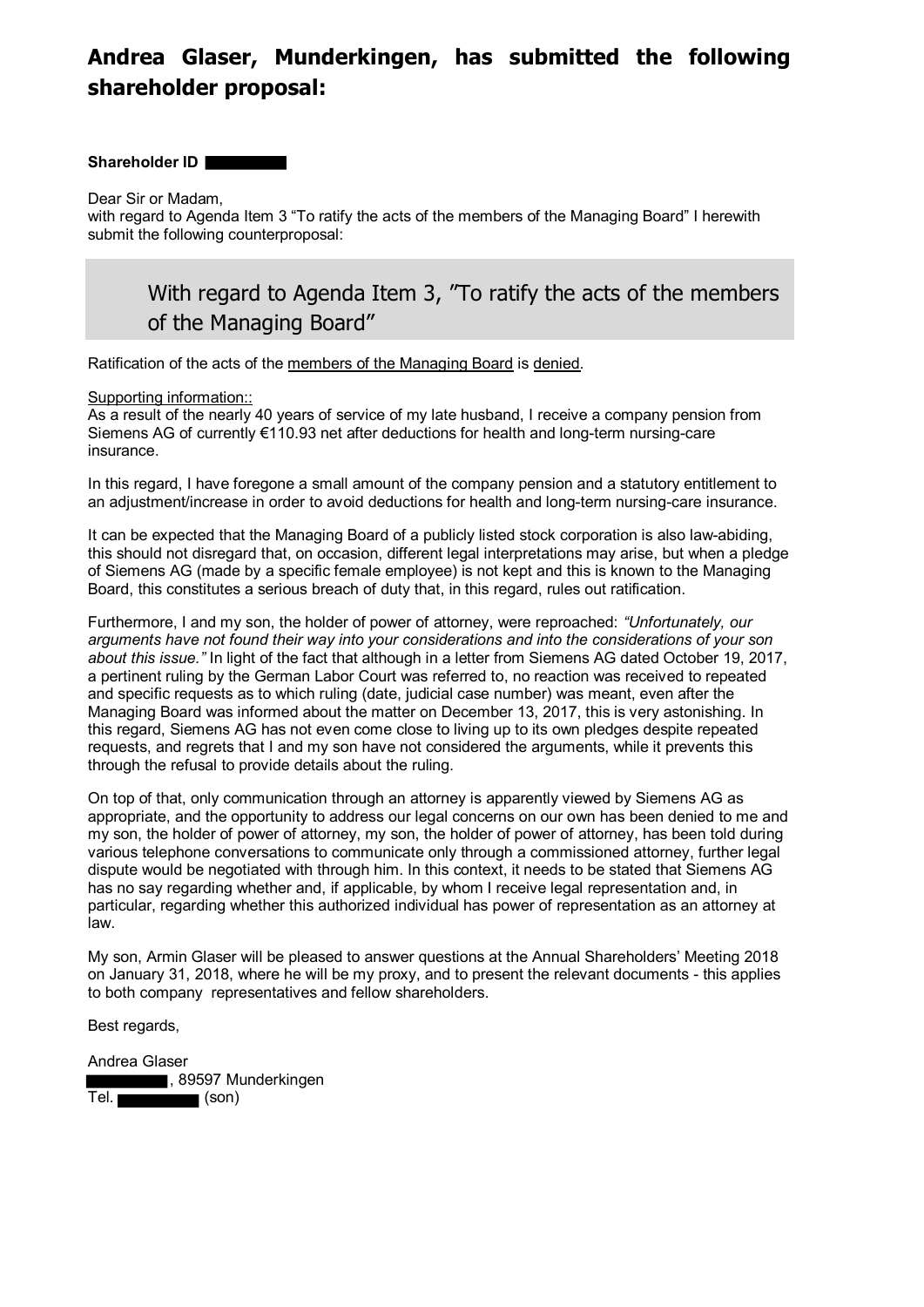#### **Siemens Aktiengesellschaft**

Chairman of the Supervisory Board: Gerhard Cromme

Managing Board: Joe Kaeser, President and Chief Executive Officer Members of the Managing Board: Roland Busch, Lisa Davis, Klaus Helmrich, Janina Kugel, Cedrik Neike, Michael Sen, Ralf P. Thomas

Registered offices: Berlin and Munich, Germany Commercial registries: Berlin Charlottenburg, HRB 12300, Munich, HRB 6684; WEEE-Reg.-No. DE 23691322